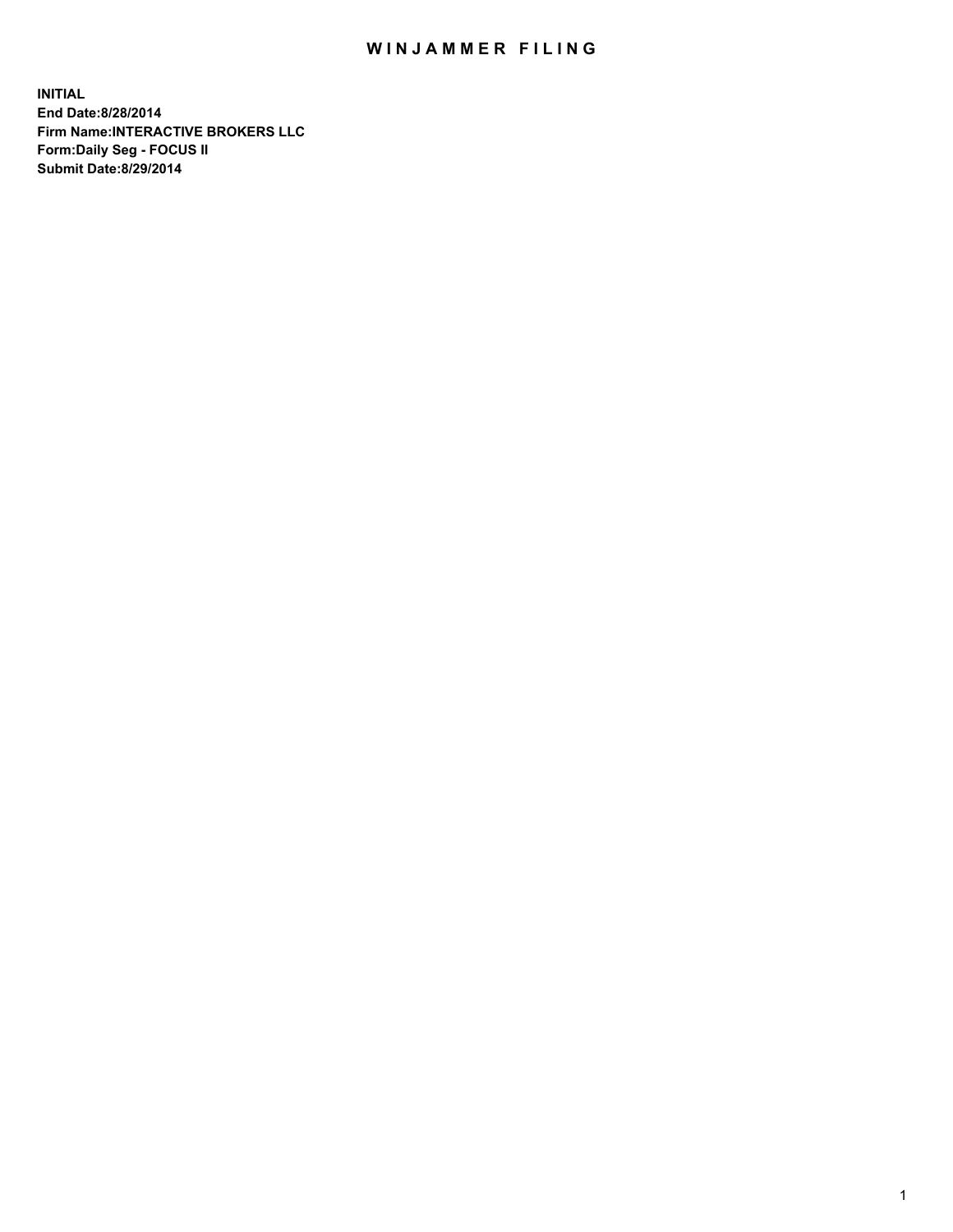## **INITIAL End Date:8/28/2014 Firm Name:INTERACTIVE BROKERS LLC Form:Daily Seg - FOCUS II Submit Date:8/29/2014 Daily Segregation - Cover Page**

| Name of Company                                                                   | <b>INTERACTIVE BROKERS LLC</b>                      |
|-----------------------------------------------------------------------------------|-----------------------------------------------------|
| <b>Contact Name</b>                                                               | <b>Michael Ellman</b>                               |
| <b>Contact Phone Number</b>                                                       | 203-422-8926                                        |
| <b>Contact Email Address</b>                                                      | mellman@interactivebrokers.co                       |
|                                                                                   | $\underline{\mathbf{m}}$                            |
| FCM's Customer Segregated Funds Residual Interest Target (choose one):            |                                                     |
| a. Minimum dollar amount: ; or                                                    | $\overline{\mathbf{0}}$                             |
| b. Minimum percentage of customer segregated funds required:% ; or                | 0                                                   |
| c. Dollar amount range between: and; or                                           | 155,000,000 245,000,000                             |
| d. Percentage range of customer segregated funds required between:% and%.         | 00                                                  |
| FCM's Customer Secured Amount Funds Residual Interest Target (choose one):        |                                                     |
| a. Minimum dollar amount: ; or                                                    | $\overline{\mathbf{0}}$                             |
| b. Minimum percentage of customer secured funds required:% ; or                   | 0                                                   |
| c. Dollar amount range between: and; or                                           | 80,000,000 120,000,000                              |
| d. Percentage range of customer secured funds required between:% and%.            | 00                                                  |
| FCM's Cleared Swaps Customer Collateral Residual Interest Target (choose one):    |                                                     |
| a. Minimum dollar amount: ; or                                                    |                                                     |
| b. Minimum percentage of cleared swaps customer collateral required:% ; or        | $\overline{\mathbf{0}}$<br>$\underline{\mathbf{0}}$ |
| c. Dollar amount range between: and; or                                           | 0 <sub>0</sub>                                      |
| d. Percentage range of cleared swaps customer collateral required between:% and%. | 0 <sub>0</sub>                                      |
|                                                                                   |                                                     |
| Current ANC:on                                                                    | 2,259,246,133 28-AUG-2014                           |
| <b>Broker Dealer Minimum</b>                                                      | 354,285,652                                         |
| Debit/Deficit - CustomersCurrent AmountGross Amount                               |                                                     |
| Domestic Debit/Deficit                                                            | 2,919,129                                           |
| Foreign Debit/Deficit                                                             | <u>2,910,9160</u>                                   |
| Debit/Deficit - Non CustomersCurrent AmountGross Amount                           |                                                     |
| Domestic Debit/Deficit                                                            | 0 <sub>0</sub>                                      |
| Foreign Debit/Deficit                                                             | 0 <sub>0</sub>                                      |
| Proprietary Profit/Loss                                                           |                                                     |
| Domestic Profit/Loss                                                              | $\overline{\mathbf{0}}$                             |
| Foreign Profit/Loss                                                               | $\underline{\mathbf{0}}$                            |
| Proprietary Open Trade Equity                                                     |                                                     |
| Domestic OTE                                                                      | <u>0</u>                                            |
| Foreign OTE                                                                       | <u>0</u>                                            |
| <b>SPAN</b>                                                                       |                                                     |
| <b>Customer SPAN Calculation</b>                                                  | 1,171,214,622                                       |
| Non-Customer SPAN Calcualation                                                    | 15,823,987                                          |
| Proprietary Capital Charges                                                       | <u>0</u>                                            |
| Minimum Dollar Amount Requirement                                                 | 20,000,000 [7465]                                   |
| Other NFA Dollar Amount Requirement                                               | 21,747,369 [7475]                                   |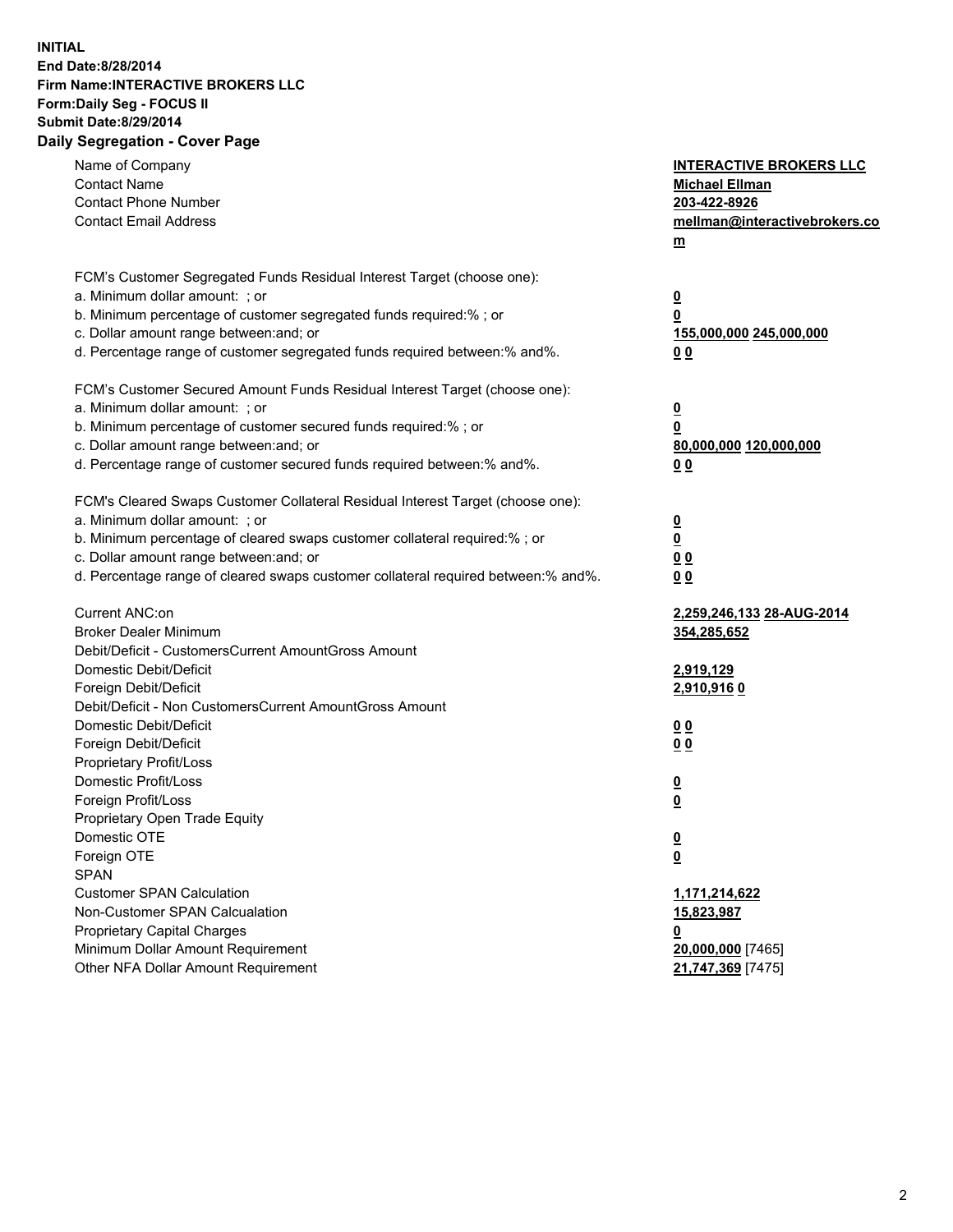## **INITIAL End Date:8/28/2014 Firm Name:INTERACTIVE BROKERS LLC Form:Daily Seg - FOCUS II Submit Date:8/29/2014 Daily Segregation - Secured Amounts**

|                | Daily Ocglegation - Occarea Anioants                                                                       |                                   |
|----------------|------------------------------------------------------------------------------------------------------------|-----------------------------------|
|                | Foreign Futures and Foreign Options Secured Amounts                                                        |                                   |
|                | Amount required to be set aside pursuant to law, rule or regulation of a foreign                           | $0$ [7305]                        |
|                | government or a rule of a self-regulatory organization authorized thereunder                               |                                   |
| 1.             | Net ledger balance - Foreign Futures and Foreign Option Trading - All Customers                            |                                   |
|                | A. Cash                                                                                                    | 311,319,539 [7315]                |
|                | B. Securities (at market)                                                                                  | $0$ [7317]                        |
| 2.             | Net unrealized profit (loss) in open futures contracts traded on a foreign board of trade                  | -1,103,280 [7325]                 |
| 3.             | Exchange traded options                                                                                    |                                   |
|                | a. Market value of open option contracts purchased on a foreign board of trade                             | 141,101 [7335]                    |
|                | b. Market value of open contracts granted (sold) on a foreign board of trade                               | -143,090 [7337]                   |
| 4.             | Net equity (deficit) (add lines 1.2. and 3.)                                                               | 310,214,270 [7345]                |
| 5.             | Account liquidating to a deficit and account with a debit balances - gross amount                          | 2,910,916 [7351]                  |
|                | Less: amount offset by customer owned securities                                                           | 0 [7352] 2,910,916 [7354]         |
| 6.             | Amount required to be set aside as the secured amount - Net Liquidating Equity                             | 313,125,186 [7355]                |
|                | Method (add lines 4 and 5)                                                                                 |                                   |
| 7.             | Greater of amount required to be set aside pursuant to foreign jurisdiction (above) or line                | 313,125,186 [7360]                |
|                | 6.                                                                                                         |                                   |
|                | FUNDS DEPOSITED IN SEPARATE REGULATION 30.7 ACCOUNTS                                                       |                                   |
| $\mathbf{1}$ . | Cash in banks                                                                                              |                                   |
|                | A. Banks located in the United States                                                                      | 344,454,383 [7500]                |
|                | B. Other banks qualified under Regulation 30.7                                                             | 0 [7520] 344,454,383 [7530]       |
| 2.             | Securities                                                                                                 |                                   |
|                | A. In safekeeping with banks located in the United States                                                  | $0$ [7540]                        |
|                | B. In safekeeping with other banks qualified under Regulation 30.7                                         | 0 [7560] 0 [7570]                 |
| 3.             | Equities with registered futures commission merchants                                                      |                                   |
|                | A. Cash                                                                                                    | $0$ [7580]                        |
|                | <b>B.</b> Securities                                                                                       | $0$ [7590]                        |
|                | C. Unrealized gain (loss) on open futures contracts                                                        | $0$ [7600]                        |
|                | D. Value of long option contracts                                                                          | $0$ [7610]                        |
|                | E. Value of short option contracts                                                                         | 0 [7615] 0 [7620]                 |
| 4.             | Amounts held by clearing organizations of foreign boards of trade                                          |                                   |
|                | A. Cash                                                                                                    | $Q$ [7640]                        |
|                | <b>B.</b> Securities                                                                                       | $0$ [7650]                        |
|                | C. Amount due to (from) clearing organization - daily variation                                            | $0$ [7660]                        |
|                | D. Value of long option contracts                                                                          | $0$ [7670]                        |
|                | E. Value of short option contracts                                                                         | 0 [7675] 0 [7680]                 |
| 5.             | Amounts held by members of foreign boards of trade                                                         |                                   |
|                | A. Cash                                                                                                    | 76,775,164 [7700]                 |
|                | <b>B.</b> Securities                                                                                       | $0$ [7710]                        |
|                | C. Unrealized gain (loss) on open futures contracts                                                        | 1,216,355 [7720]                  |
|                | D. Value of long option contracts                                                                          | 141,102 [7730]                    |
|                | E. Value of short option contracts                                                                         | -143,091 [7735] 77,989,530 [7740] |
| 6.             | Amounts with other depositories designated by a foreign board of trade                                     | <u>0</u> [7760]                   |
| 7.             | Segregated funds on hand                                                                                   | $0$ [7765]                        |
| 8.             | Total funds in separate section 30.7 accounts                                                              | 422,443,913 [7770]                |
| 9.             | Excess (deficiency) Set Aside for Secured Amount (subtract line 7 Secured Statement<br>Page 1 from Line 8) | 109,318,727 [7380]                |
| 10.            | Management Target Amount for Excess funds in separate section 30.7 accounts                                | 80,000,000 [7780]                 |
| 11.            | Excess (deficiency) funds in separate 30.7 accounts over (under) Management Target                         | 29,318,727 [7785]                 |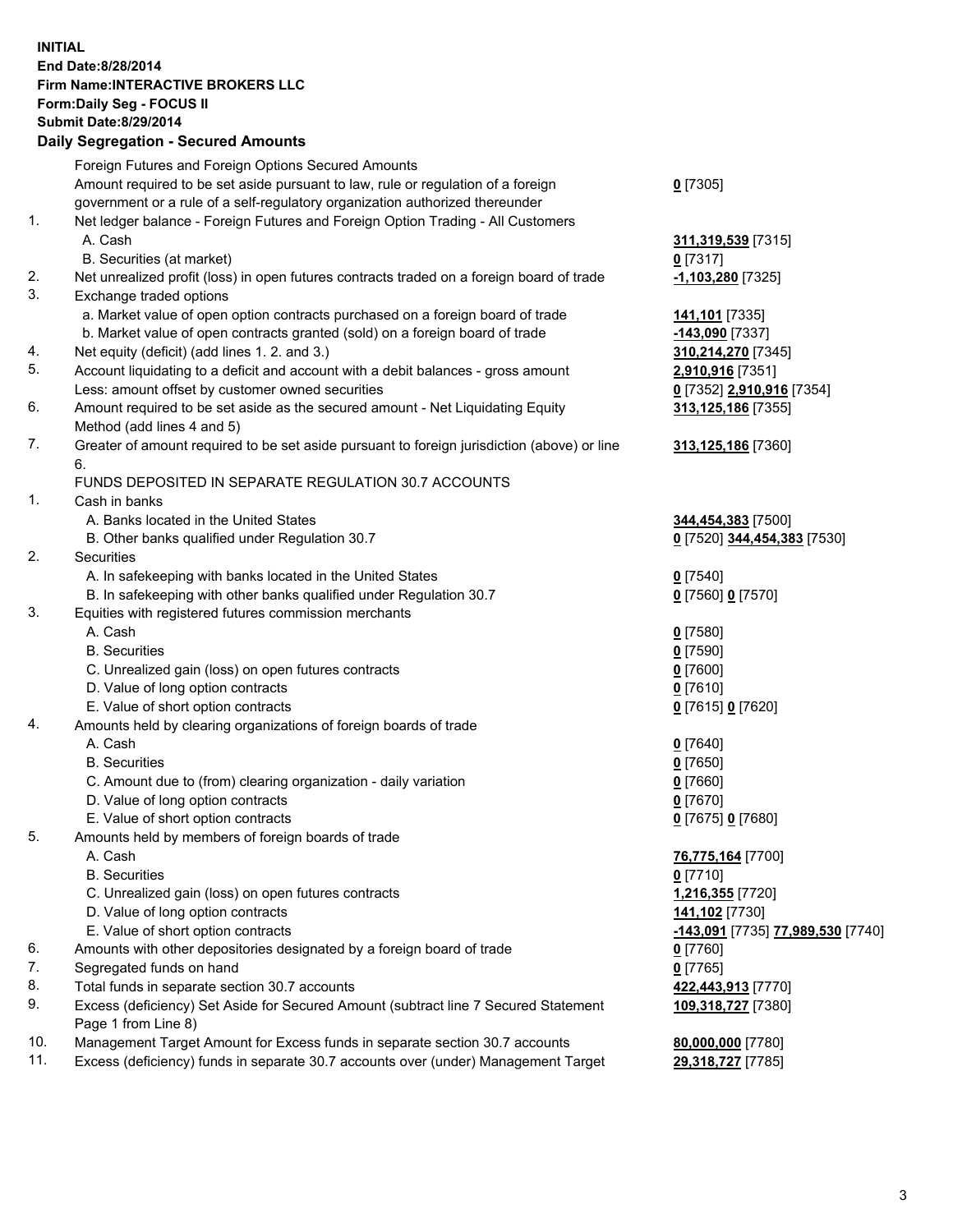**INITIAL End Date:8/28/2014 Firm Name:INTERACTIVE BROKERS LLC Form:Daily Seg - FOCUS II Submit Date:8/29/2014 Daily Segregation - Segregation Statement** SEGREGATION REQUIREMENTS(Section 4d(2) of the CEAct) 1. Net ledger balance A. Cash **2,410,820,919** [7010] B. Securities (at market) **0** [7020] 2. Net unrealized profit (loss) in open futures contracts traded on a contract market **-93,452,402** [7030] 3. Exchange traded options A. Add market value of open option contracts purchased on a contract market **101,163,757** [7032] B. Deduct market value of open option contracts granted (sold) on a contract market **-181,289,449** [7033] 4. Net equity (deficit) (add lines 1, 2 and 3) **2,237,242,825** [7040] 5. Accounts liquidating to a deficit and accounts with debit balances - gross amount **2,919,129** [7045] Less: amount offset by customer securities **0** [7047] **2,919,129** [7050] 6. Amount required to be segregated (add lines 4 and 5) **2,240,161,954** [7060] FUNDS IN SEGREGATED ACCOUNTS 7. Deposited in segregated funds bank accounts A. Cash **407,810,539** [7070] B. Securities representing investments of customers' funds (at market) **1,078,492,450** [7080] C. Securities held for particular customers or option customers in lieu of cash (at market) **0** [7090] 8. Margins on deposit with derivatives clearing organizations of contract markets A. Cash **9,534,893** [7100] B. Securities representing investments of customers' funds (at market) **87,514,968** [7110] C. Securities held for particular customers or option customers in lieu of cash (at market) **0** [7120] 9. Net settlement from (to) derivatives clearing organizations of contract markets **770,123** [7130] 10. Exchange traded options A. Value of open long option contracts **2,013,660** [7132] B. Value of open short option contracts **-3,856,326** [7133] 11. Net equities with other FCMs A. Net liquidating equity **-41,739,330** [7140] B. Securities representing investments of customers' funds (at market) **914,883,227** [7160] C. Securities held for particular customers or option customers in lieu of cash (at market) **0** [7170] 12. Segregated funds on hand **0** [7150] 13. Total amount in segregation (add lines 7 through 12) **2,455,424,204** [7180] 14. Excess (deficiency) funds in segregation (subtract line 6 from line 13) **215,262,250** [7190] 15. Management Target Amount for Excess funds in segregation **155,000,000** [7194]

16. Excess (deficiency) funds in segregation over (under) Management Target Amount Excess

**60,262,250** [7198]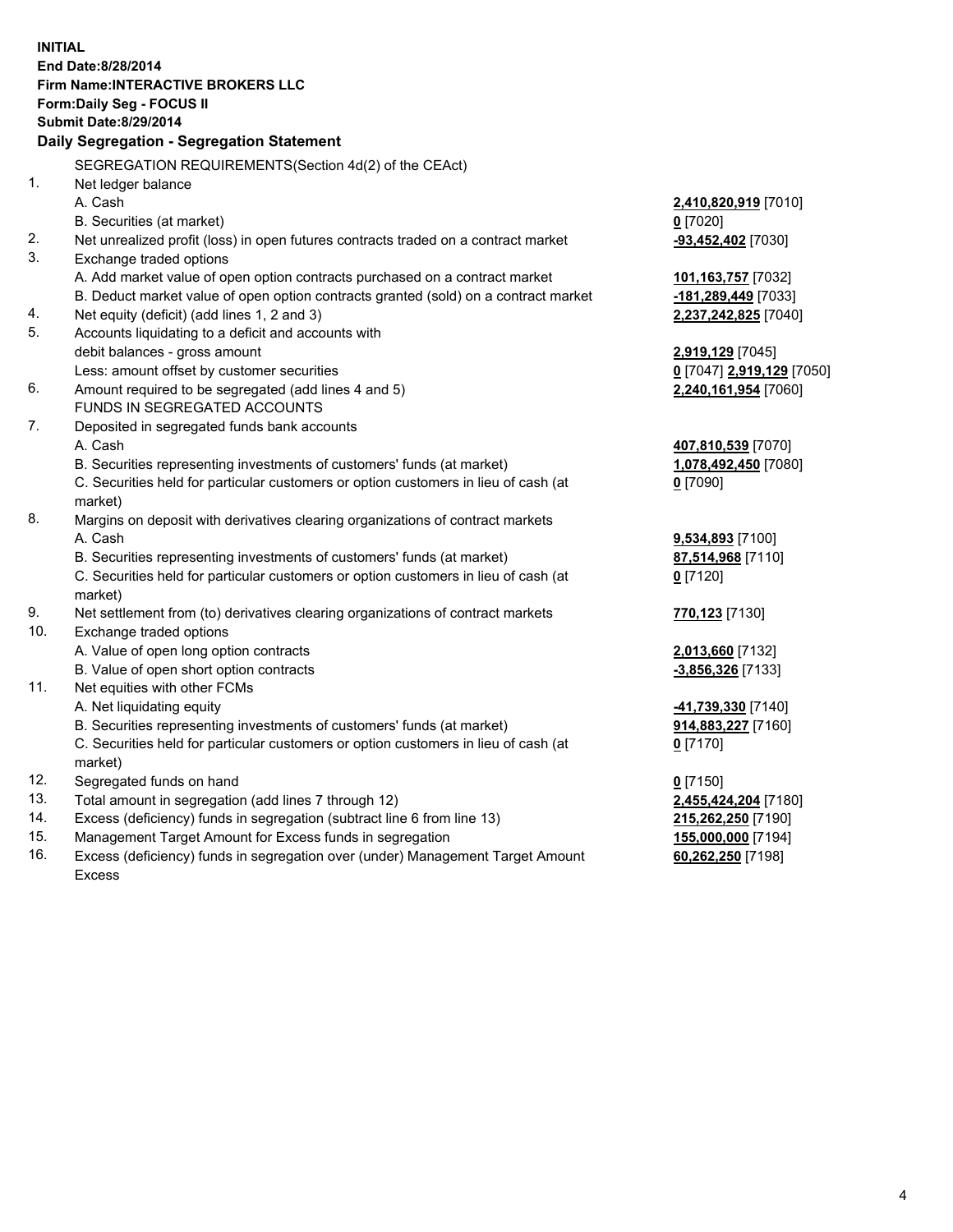## **INITIAL End Date:8/28/2014 Firm Name:INTERACTIVE BROKERS LLC Form:Daily Seg - FOCUS II Submit Date:8/29/2014 Daily Segregation - Supplemental**

| $\blacksquare$ | Total gross margin deficiencies - Segregated Funds Origin                              | 360,693 [9100] |  |
|----------------|----------------------------------------------------------------------------------------|----------------|--|
| $\sim$         | Total gross margin deficiencies - Secured Funds Origin                                 | 2,819 [9101]   |  |
| $\blacksquare$ | Total gross margin deficiencies - Cleared Swaps Customer Collateral Funds Origin       | $0$ [9102]     |  |
| $\sim$         | Total gross margin deficiencies - Noncustomer and Proprietary Accounts Origin          | $0$ [9103]     |  |
| $\blacksquare$ | Total number of accounts contributing to total gross margin deficiencies - Segregated  | 6 [9104]       |  |
|                | Funds Origin                                                                           |                |  |
|                | Total number of accounts contributing to total gross margin deficiencies - Secured     | 1 [9105]       |  |
|                | Funds Origin                                                                           |                |  |
|                | Total number of accounts contributing to the total gross margin deficiencies - Cleared | $0$ [9106]     |  |
|                | Swaps Customer Collateral Funds Origin                                                 |                |  |
|                | Total number of accounts contributing to the total gross margin deficiencies -         | $0$ [9107]     |  |
|                | Noncustomer and Proprietary Accounts Origin                                            |                |  |
|                |                                                                                        |                |  |

- Upload a copy of the firm's daily margin report the FCM uses to issue margin calls which corresponds with the reporting date.